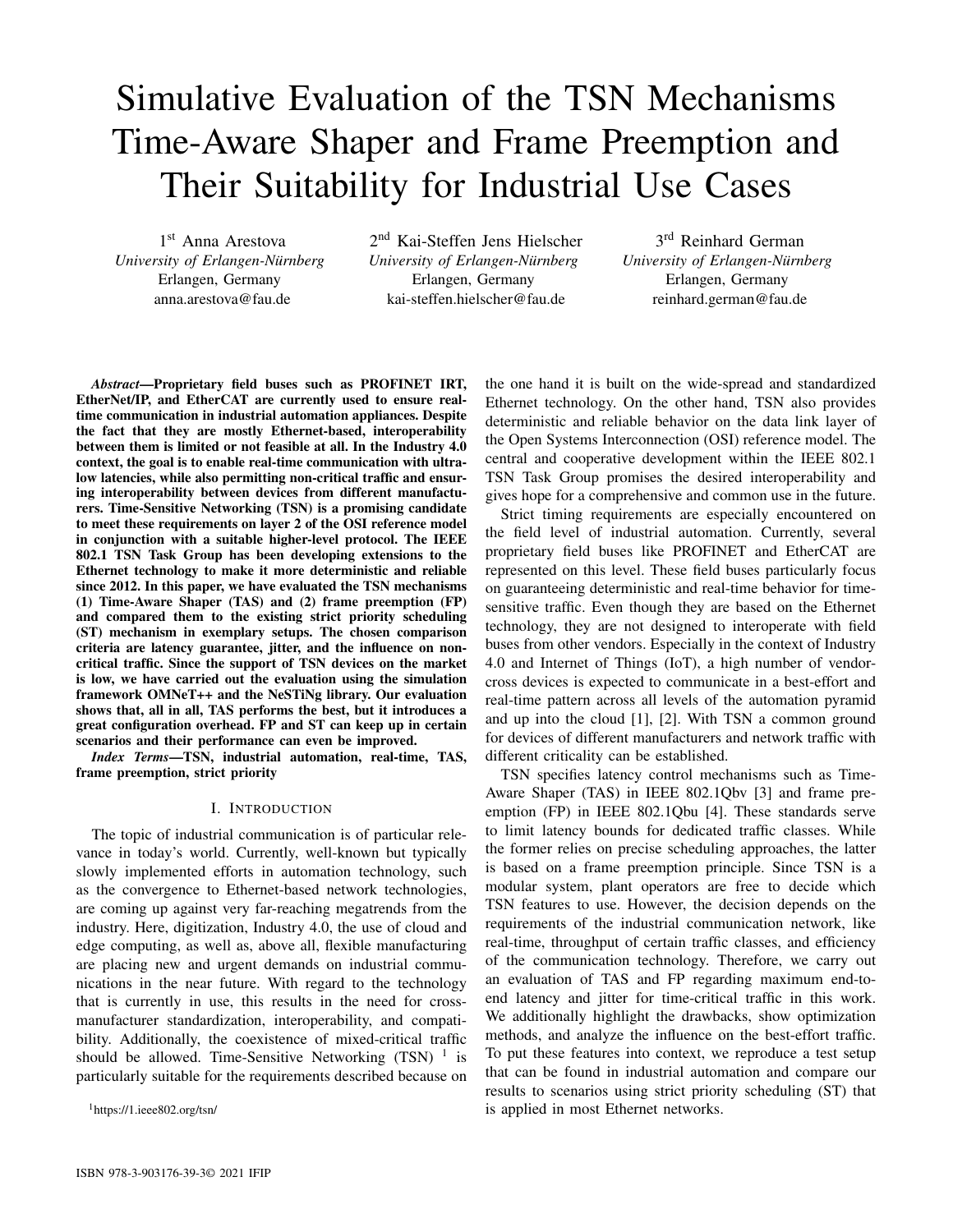

Fig. 1: TAS mechanism and components

## II. RELATED WORK

TSN is a popular research topic, especially in industrial automation. Many works regard TSN as a future technology for industrial communication [1], [2], [5]–[9]. TSN is able to interconnect heterogeneous devices [1], [2] and to deliver ultra-low latency and jitter [7], [10]. The most researched TSN standard is IEEE 802.1Qbv. The authors in [7], [10] demonstrate with small setups that the time-triggered transmission approach introduced in 802.1Qbv is capable to achieve ultra-low latency and jitter for time-sensitive traffic with submillisecond transmission cycles. We have simulated larger networks equipped with 802.1Qbv exchanging a higher number of time-critical streams compared to the mentioned publications. Our results also reveal that transmission cycles lower than 1 ms are achievable with TAS, even in a stress scenario. [11]–[13] show that a high number of TSN streams are schedulable when using 802.1Qbv. [8] states that the machine-to-machine protocol OPC UA in combination with TSN and TAS outperforms currently used Ethernet-based field buses. However, the authors state that the adoption of Gbps capable physical layer is the biggest advantage of TSN. Our experiments support this assumption.

Also, the frame preemption mechanism specified in IEEE 802.1Qbu is researched in the literature. [14]–[18] show that FP can compete with TAS regarding low latency and jitter guarantees. Our evaluation supports the thesis that FP can keep up with the performance of TAS, especially in scenarios with 1 Gbps links. But, as also stated in [17], [18], we have experienced that the performance of FP depends on the network size, link speed, and the amount of data sharing the same egress queue. In our 100 Mbps scenario, FP introduces a higher variation of jitter and thus leads to deadline misses for transmission cycles below 1 ms. However, we also show that the timing behavior of FP can be improved by defining proper transmission offsets to reduce the interference in egress queues. The author in [18] has carried out an extensive timing performance analysis for TAS and FP, primarily for smaller topologies and only a few time-critical senders. Our simulation setup is more extensive in number of network devices, timecritical senders, cycle times, and best-effort traffic generators. Hence, we are able to generate a high amount of cross-traffic of different and same criticality. [18] additionally shows that the



Fig. 2: Frame preemption MAC layers

use of cut-through instead of store-and-forward is another key aspect to reduce latency and jitter. We have only considered the store-and-forward because cut-through was not supported at the time of the evaluation.

Another beneficial setup for future communication systems is the utilization of FP in TAS guard bands, as addressed in [14], [19]. In our work, we also address and compare different guard band mechanisms to give a general idea about bandwidth usage in TAS setups.

## III. FUNDAMENTALS

#### *A. Time-Aware Shaping*

TAS is an emerging TSN mechanism that is specified in IEEE 802.1Qbv. Compared to other TSN standards, it is currently more in the focus of research and device manufacturing. TAS is located in egress ports of a switch or end-device interface. It relies on the classification of Ethernet packets into different traffic classes based on packet header fields. In Fig. 1, time-sensitive traffic is assigned the priority code point (PCP) value 7 in the Virtual Local Area Network (VLAN) tag and associated with a dedicated egress queue for scheduled traffic. The remaining PCP values can be specified for best-effort or e.g. audio and video traffic. TAS enables time-triggered injection of Ethernet frames on the communication medium. Therefore, the standard introduces time-aware *gates* for each egress queue that open and close according to a specified schedule. As shown in Fig. 1, at time T2 the queue for timesensitive scheduled traffic is exclusively considered by the transmission selection as its gate is open. The slot ends at T3 and reopens in the next cycle. The gate schedule defined in the *Gate Control List* repeats after a defined cycle. If several gates are open at the same time, multiplexing according to the transmission selection algorithm, e.g. strict priority scheduling, is used among packets ready for transmission. One or several queues can be dedicated to time-critical traffic. We use exactly one queue for our use cases. By defining appropriate TAS schedules, time-sensitive streams can be guaranteed bounded latency and low jitter. However, the computation and configuration of all affected TAS gates in a communication network can result in a complex and time-consuming task. Furthermore, TAS requires a common notion of time for all involved devices.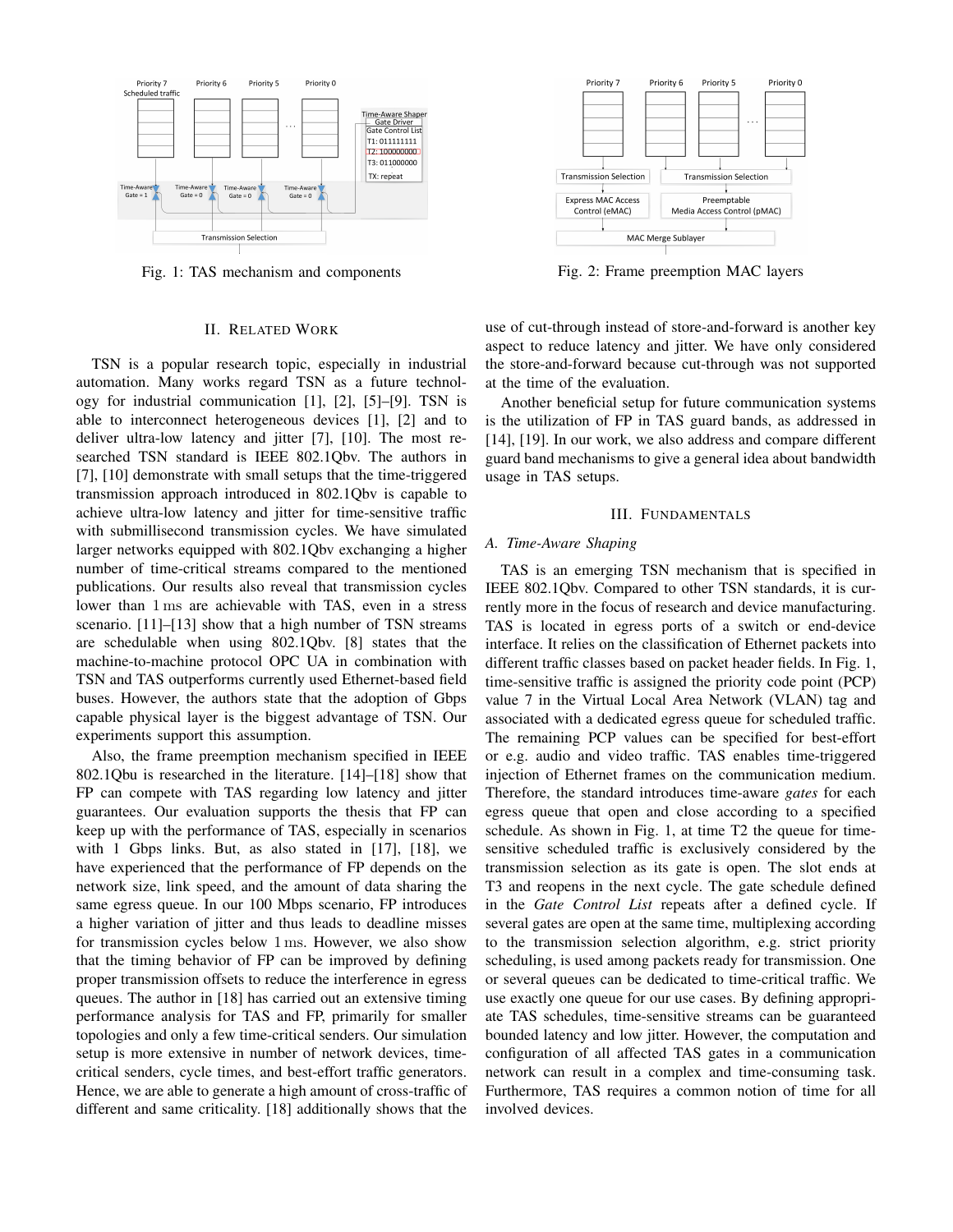| Parameter                                                                                                                                                                                      | Description                                                                     | Dependency                                                                     |
|------------------------------------------------------------------------------------------------------------------------------------------------------------------------------------------------|---------------------------------------------------------------------------------|--------------------------------------------------------------------------------|
| $S_i$                                                                                                                                                                                          | Stream $S_i \in S$ (set of critical streams)                                    |                                                                                |
| $N_i$                                                                                                                                                                                          | Device node $N_i \in N$ (set of device nodes)                                   |                                                                                |
| $N_1$                                                                                                                                                                                          | $N_1$ is the talker node, the first device on a stream path                     |                                                                                |
| $N_n$                                                                                                                                                                                          | $N_n$ is the listener node, the last device on a stream path                    |                                                                                |
|                                                                                                                                                                                                | Transmission delay of $S_i$ on $N_i$                                            | Port speed, size of stream                                                     |
| $\begin{array}{l} \mathbf{D}^\text{trans}_{\mathbf{N_j},\mathbf{S_i}} \\ \mathbf{D}^\text{trans}_{\mathbf{N_j},\mathbf{P_{BE}}} \end{array}$                                                   | Remaining transmission delay of a best-effort packet $P_{BE}$ on $N_j$          | Port speed, size of non-preemptable best-effort packet or fragment             |
| $\mathrm{D_{N_j,S_i}^{queue}}$                                                                                                                                                                 | Queuing delay of $S_i$ on device $N_i$                                          | Port speed, number and size of predecessor streams in the same<br>egress queue |
|                                                                                                                                                                                                | Processing delay on switch device $N_i$                                         | Switch factory                                                                 |
| $\begin{array}{l} \mathbf{D}^\text{proc}_\mathrm{N_j} \\ \mathbf{D}^\text{prop}_\mathrm{N_j,N_k} \\ \mathbf{D}^\text{offset}_\mathrm{S_i} \\ \mathbf{D}^\text{efset}_\mathrm{S_i} \end{array}$ | Propagation delay on a transmission link between node $N_i$ and $N_k$           | Length and material of cable                                                   |
|                                                                                                                                                                                                | Start offset delay of $S_i$ to prevent interference with other critical streams | Individual or automated scheduling                                             |
|                                                                                                                                                                                                | End-to-end delay for $S_i$                                                      | Aforementioned delays                                                          |



Fig. 3: Guard band mechanisms

Another important mechanism introduced in IEEE 802.1Qbv is the *guard band*. Each queue is assigned a guard band that prevents the transmission of packets for a fixed configured amount of time (Fig. 3a) or a flexible amount of time (Fig. 3b) before launching a critical slot. The latter permits the transmission if the frame does not intrude into the subsequent scheduled slot. [4] introduces the combination of guard bands and FP. Thus, the size of the guard band can be reduced to the maximum fragment size of the FP mechanism: 127 octets. As Fig. 3c shows, one part of packet B can still be transmitted while this is not possible with other guard band mechanisms.

#### *B. Frame Preemption*

The combination of the standards IEEE 802.3br (specification and management parameters for interspersing express traffic) [20] and the TSN standard IEEE 802.1Qbu (frame preemption) [4] allows fragmentation of Ethernet packets into smaller framelets and their subsequent composition, as well as the preemption of certain traffic classes in favor of other traffic classes. IEEE 802.3br introduces two Media Access Layer (MAC) service interfaces: a preemptable MAC (pMAC) service interface and an express MAC (eMAC) service interface [4], see Fig. 2. We call the egress queues connected to eMAC *express queues* and the others *preemptable queues*. The additional service interfaces are located below the transmission selection. Thus, the transmission selection can operate e.g. according to the strict priority principle. The MAC Merge sublayer enables the preemption of non-express traffic being in transmission or before the start of the transmission [20]. However, frame preemption cannot happen at any point of the preemptable frame. The following rules apply [4]:

- The final fragment size must not be smaller than 64 octets without considering further delays<sup>2</sup>.
- The worst-case delay of a ready-for-transmission express frame caused by a preemptable frame is smaller than 128 octets times.
- Frames from express queues cannot preempt another express frame.
- Frames from preemptable queues cannot preempt another preemptable frame.

## IV. FORMAL DELAY AND JITTER CONSIDERATION

Before carrying out our simulation evaluations, we want to show how latency and jitter are caused when using different link layer mechanisms. When using TAS, it is possible to calculate precise schedules that minimize the jitter and latency of a time-sensitive stream. This is especially the case when the applied scheduling algorithm ensures that each stream is isolated in all egress queues on its path and the same stream order can be maintained over the whole runtime with the help of computed start offsets for the stream [11]–[13]. Traffic control mechanisms such as Earliest TxTime First (ETF) allow time-triggered handover of frames to network interface cards in end devices based on those those offsets. In case of stream isolation in each high-priority queue, the end-to-end latency of a Stream  $S_i$  is composed of the static network delays  $D_{N_J, S_i}^{trans}$ and  $D_{N_j}^{proc}$  (Tab. I) for each crossed network and end-device

 $2$ Overhead delays caused by preamble, start frame delimiter (SFD), and inter-frame gap (IFG) are excluded.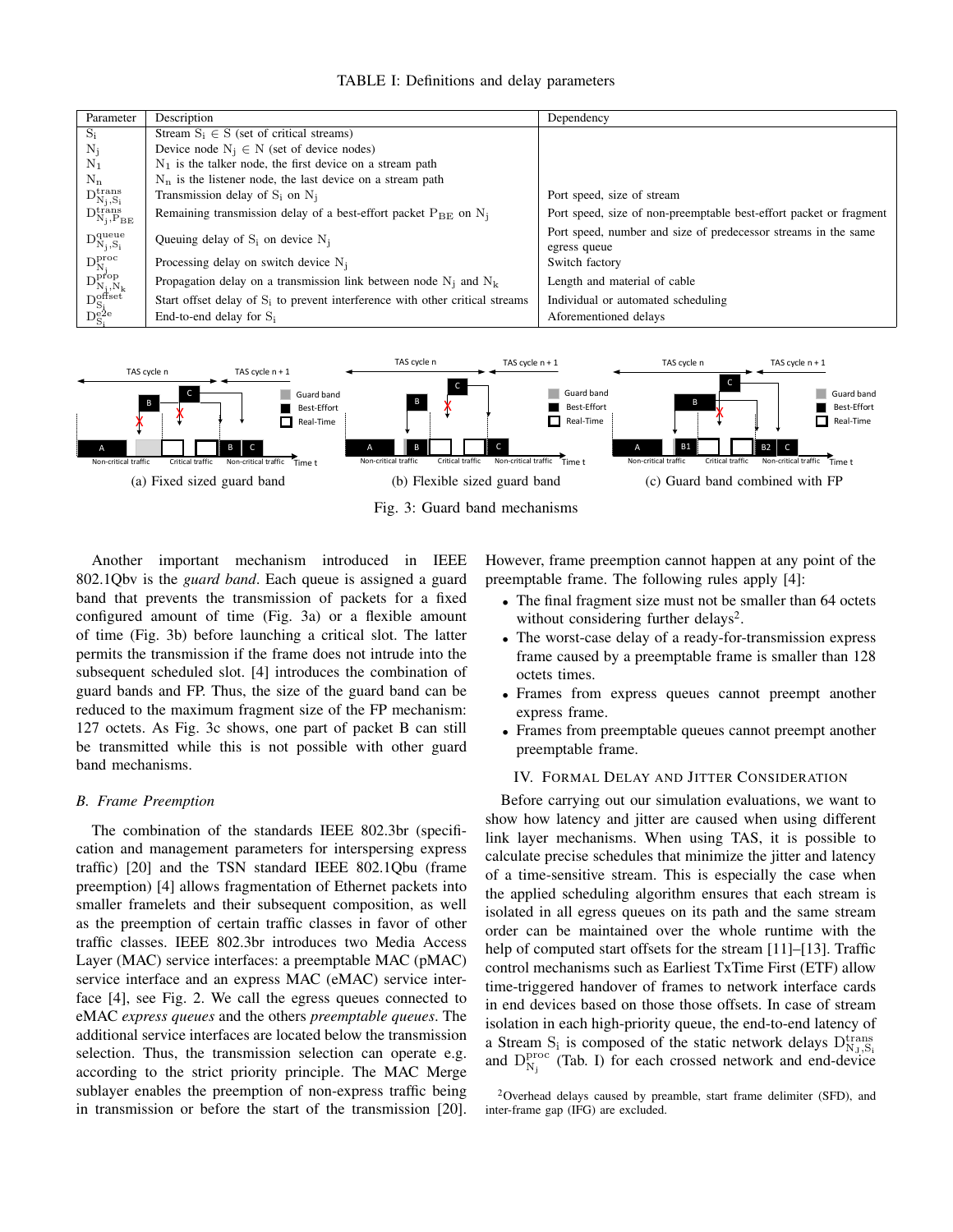TABLE II: Description of simulation experiments

| Experiment | Description                                             | <b>Transmission Rate</b> | Special setups                     |
|------------|---------------------------------------------------------|--------------------------|------------------------------------|
| TASStat    | TAS and ST were configured in all TSN capable devices   | 1 Gbps/100 Mbps          | Static-sized guard bands           |
| TASFlex    | TAS and ST were configured in all TSN capable devices   | 1 Gbps/100 Mbps          | Variable-sized guard bands         |
| TASFP      | TAS and ST were configured in all TSN capable devices   | 1 Gbps/100 Mbps          | Guard bands combined with FP       |
| FP.        | FP combined with ST was used in all TSN capable devices | 1 Gbps/100 Mbps          |                                    |
| <b>ST</b>  | Only ST was used in all devices                         | 1 Gbps/100 Mbps          |                                    |
| <b>FPO</b> | FP combined with ST was used in all TSN capable devices | 1 Gbps/100 Mbps          | Transmission offsets are optimized |
| <b>STO</b> | Only ST was used in all devices                         | 1 Gbps/100 Mbps          | Transmission offsets are optimized |

 $N_j$ , and  $D_{N_j,N_k}^{\text{prop}}$  for each passed transmission link between adjacent devices  $N_j$  and  $N_k$ . An additional offset delay  $D_{S_i}^{\text{offset}}$ has to be considered. Thus, the end-to-end delay for a unicast stream S<sub>i</sub> in a TAS scenario and store-and-forward switches results in Eq. 1.

$$
D_{S_i}^{e2e} = D_{S_i}^{offset} + D_{N_1, S_i}^{trans} + D_{N_1, N_2}^{prop} + \sum_{j=2}^{n-1} D_{N_j}^{proc} + D_{N_j, S_i}^{trans} + D_{N_j, N_{j+1}}^{prop}
$$
\n(1)

When using FP combined with ST or only ST, time-sensitive streams may have to encounter inference delay caused by a lower-priority frame in transmission ( $D_{N_j, P_{BE}}^{trans}$ ) and queuing delay summoned by streams of the same priority  $(D_{N_j,S_i}^{\text{queue}})$  in each passed device. The end-to-end delay for stream  $S_i$  in FP combined with ST and only ST setups with store-and-forward switches is described in Eq. 2. This assumption applies if the time-sensitive traffic is assigned the highest-priority and no special transmission offsets are specified.

$$
D_{S_i}^{e2e} = D_{N_1, S_i}^{queue} + D_{N_1, P_{BE}}^{trans} + D_{N_1, S_i}^{trans} + D_{N_1, N_2}^{prop} + \sum_{j=2}^{n-1} D_{N_j}^{proc} + D_{N_j, S_i}^{trans} + D_{N_j, N_{i+1}}^{prop} + D_{N_j, S_i}^{true} + D_{N_j, P_{BE}}^{trans}
$$
\n(2)

In ST setups,  $D_{N_j, P_{BE}}^{trans}$  can have the size of a maximum transmission unit that results in 1542 octets on wire. In scenarios using FP combined with ST,  $D_{N_j, P_{BE}}^{trans}$  can be assumed the size of a maximum non-preemptable unit that is about 12 times smaller than a maximum transmission unit. However, the queuing delay cannot be reduced in FP scenarios.  $D_{N_j, P_{BE}}^{trans}$ and  $D_{N_j, S_i}^{\text{queue}}$  are the main contributors for end-to-end latency variations. Consequently, a larger number of hops and a lower link speed increase the jitter. Defining proper send offsets can help reducing jitter in queues but it does not completely avoid collisions with other frames. Nonetheless, the expected results for maximum end-to-end latency when using FP and ST can be analyzed with theoretical frameworks like *network calculus*. In this way, the suitability of FP combined with ST and only ST can be verified for certain network topologies.

#### V. EVALUATION

### *A. Test Setup and Configuration*

We have carried out a simulative analysis of TAS, FP, and ST in OMNeT++ $3$  using the INET<sup>4</sup> and NeSTiNg<sup>5</sup> [21]

<sup>3</sup>https://www.omnetpp.org



Fig. 4: Exemplary tree topology



Fig. 5: Simulated topology in OMNeT++

library. The experiments are described in Tab. II. We have picked a network architecture that is typical for industrial automation using Ethernet technology. In our case, the network topology is a tree topology, i.e. hierarchical interconnection of several star topologies, see Fig. 4. The architecture shown in Fig. 4 mirrors an excerpt from the field and control level of factory automation where programmable logic controllers (PLCs) exchange time-critical control and status signals with other PLCs, with I/O devices, or directly with actuators and sensors. The actually simulated topology is shown in Fig. 5. All switches (rectangles) and named end-devices (circles) can be equipped with TAS, FP, and ST. Unnamed nodes only support basic Ethernet functions. All devices have a common notion of time and all switches support store-and-forward.

Named nodes (PLC, I/O) exchange time-sensitive traffic with different transmission cycle times in the range of  $\{0.5 \text{ ms},\}$ 2 ms, 4 ms} and over 1, 5, or 7 switches. Each time-sensitive stream carries one Ethernet packet with the size of 100 octets for hierarchy level 2 and 200 to 500 octets for hierarchy level 1. 50 time-sensitive streams are equally distributed to named nodes and exchanged in a multicast or unicast fashion, 20 on level 1 and 30 on level 2. Best-effort streams broadcast to all devices in a bursty mode to create a worst-case scenario for critical streams. Time-sensitive traffic occupies one traffic queue and is given the PCP value 7. We have generated a network load of up to 70%. To evaluate the influence of the transmission rate of links, we have run separate tests with 1 Gbps and 100 Mbps Ethernet links. TAS depends on a proper

<sup>4</sup>https://inet.omnetpp.org/Introduction.html

<sup>5</sup>https://gitlab.com/ipvs/nesting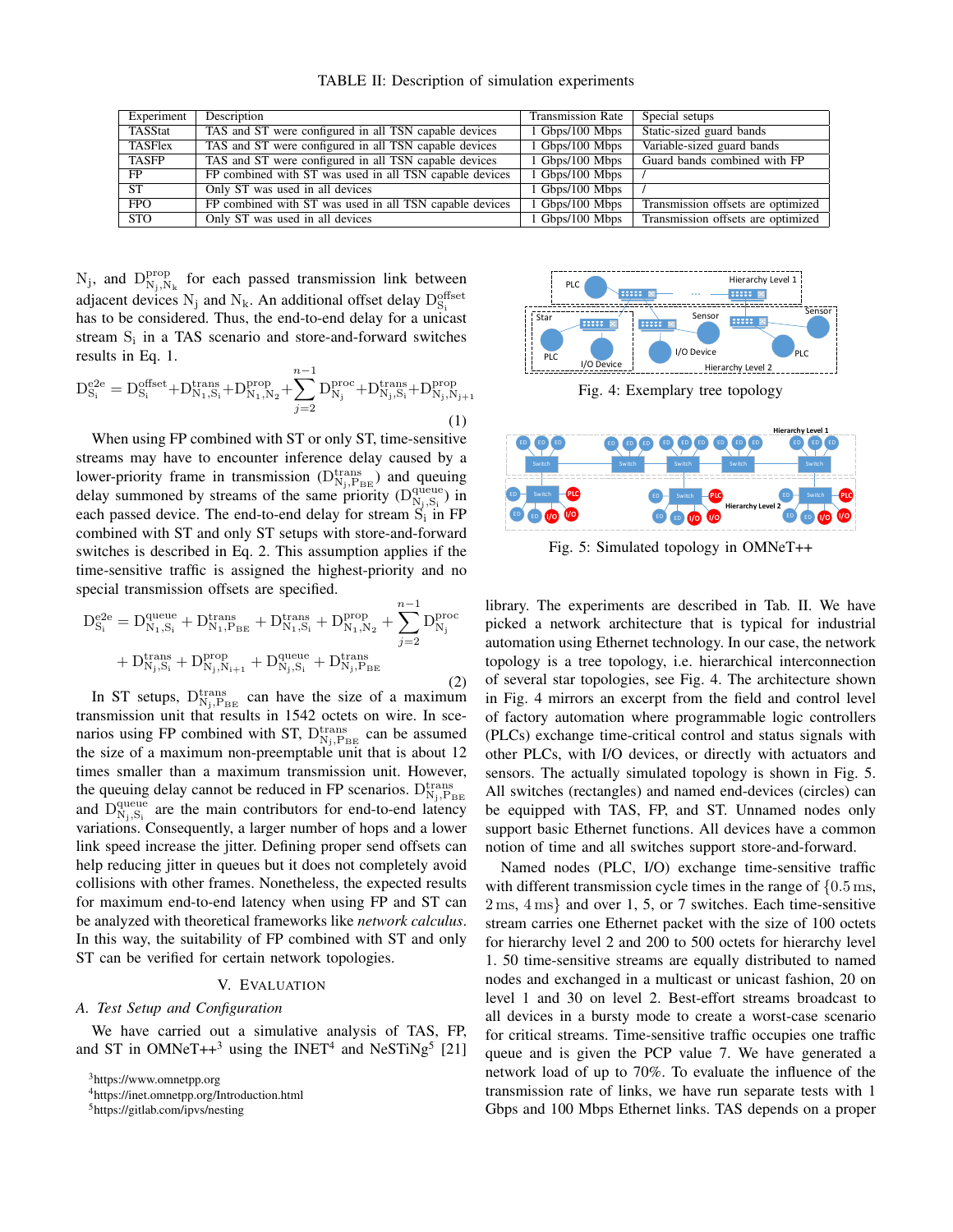

Fig. 6: Maximum end-to-end latency and jitter for 1 Gbps and 100 Mbps scenarios.

examination of TSN stream requirements and capabilities of network and end devices. One such prerequisite of a TSN stream is e.g. a bounded end-to-end network transmission latency, excluding application and operating system overhead, and low jitter. We begin the delay measurement when the packet arrives at the egress queue of the sending host. In our case, we require that the end-to-end latency is less than or equal to the transmission cycle time. We have applied the meta-heuristic from [13] to calculate a feasible schedule that determines the sending offset of critical streams within their transmission cycle and how the TASs of all affected devices have to be configured. For FP, we set the egress queues associated with priority 7 to express queues and the remaining to preemptable queues. We have defined two variants for FP and ST: an unoptimized (FP and ST) and an optimized (FPO and STO). In the unoptimized version, all time-sensitive streams are ready for transmission at the beginning of their transmission cycle. The optimized version adapts the start transmission offsets of TAS in order to invastigate if stream isolation can reduce the collision of high-priority traffic in egress queues for FP and ST. To achieve good results, it is required that all end devices are time-synchronized. The transmission selection algorithm in TAS, FP, and FPO is ST.

#### *B. Results for Latency and Jitter*

We have measured the maximum end-to-end latency (Fig. 6a and Fig. 6b) and maximum jitter (Fig. 6c and Fig. 6d) for all real-time streams with different transmission cycles, frame sizes, and paths in several simulation runs. All deadlines were met in the 1 Gbps scenario. TAS (here TASStat) illustrates the lowest latency and jitter. FPO and STO perform slightly better than FP and ST. The experienced jitter for FP, FPO, ST, and STO is higher than for TAS, but also acceptable. In the 100 Mbps scenario, TAS and FPO fulfilled all end-toend latency requirements whereas FP, ST, and STO missed a few deadlines for streams with 0.5 ms transmission cycle that are transmitted over the hierarchy level 1. FPO and STO outperform FP and ST in terms of latency and especially jitter for 100 Mbps scenarios. TAS maintains low jitter statistics even for 100 Mbps links.

TABLE III: Percentage deviation of throughput of best-effort traffic compared to ST setups.

| Link Layer Mechanism | 1 Gbps $\lceil \% \rceil$ | 100 Mbps $[\%]$ |
|----------------------|---------------------------|-----------------|
| <b>TASStat</b>       | $< 0.001\%$               | $\leq 0.005\%$  |
| <b>TASFlex</b>       | $< 0.001\%$               | $< 0.002\%$     |
| <b>TASFP</b>         | $< 0.001\%$               | $< 0.001\%$     |
| FP                   | $< 0.001\%$               | $< 0.001\%$     |

Even if TAS shows the best performance, FP, FPO, STO, and ST prove to be suitable for 1 Gbps scenarios. The evaluation shows that FPO and STO improve the timing behavior of ST and FP, especially by reducing the jitter. A more suitable scheduling algorithm may have provided even better results. However, the simulation runs may not demonstrate the actual worst-case latency and jitter. Thus, a detailed analytical investigation has to be carried out for non-TAS layers. Among others, clock deviation was not considered in our simulation. This would contribute to greater jitter for all mechanisms. It is also important to annotate that TAS, FPO, and STO provide configuration overhead and depend on time-synchronization.

## *C. Throughput and Bandwidth Efficiency*

To evaluate how the link layer mechanisms impact noncritical traffic, we have tracked the throughput of best-effort packets in all simulation scenarios. Therefore, we have generated a huge amount of best-effort traffic and analyzed the arriving best-effort traffic in all unnamed hosts in bit/sec. The highest throughput was recorded in ST scenarios. Our results in Tab. III shows the deviation of throughput compared to ST. In 1 Gbps scenarios, the throughput was similar. In 100 Mbps setups, the difference was a bit higher in case of TAS with fixed and flexible guard bands, but not significant. The impact of the guard band mechanism depends on the number of configured critical gates in a network and accordingly on the scheduling mechanism. In our case, the number of slots was low and optimized.

Moreover, we have taken a closer look at the guard band mechanisms introduced in Sec. III-A in the experiments TASStat, TASFlex, and TASFP. To create statistics, we have